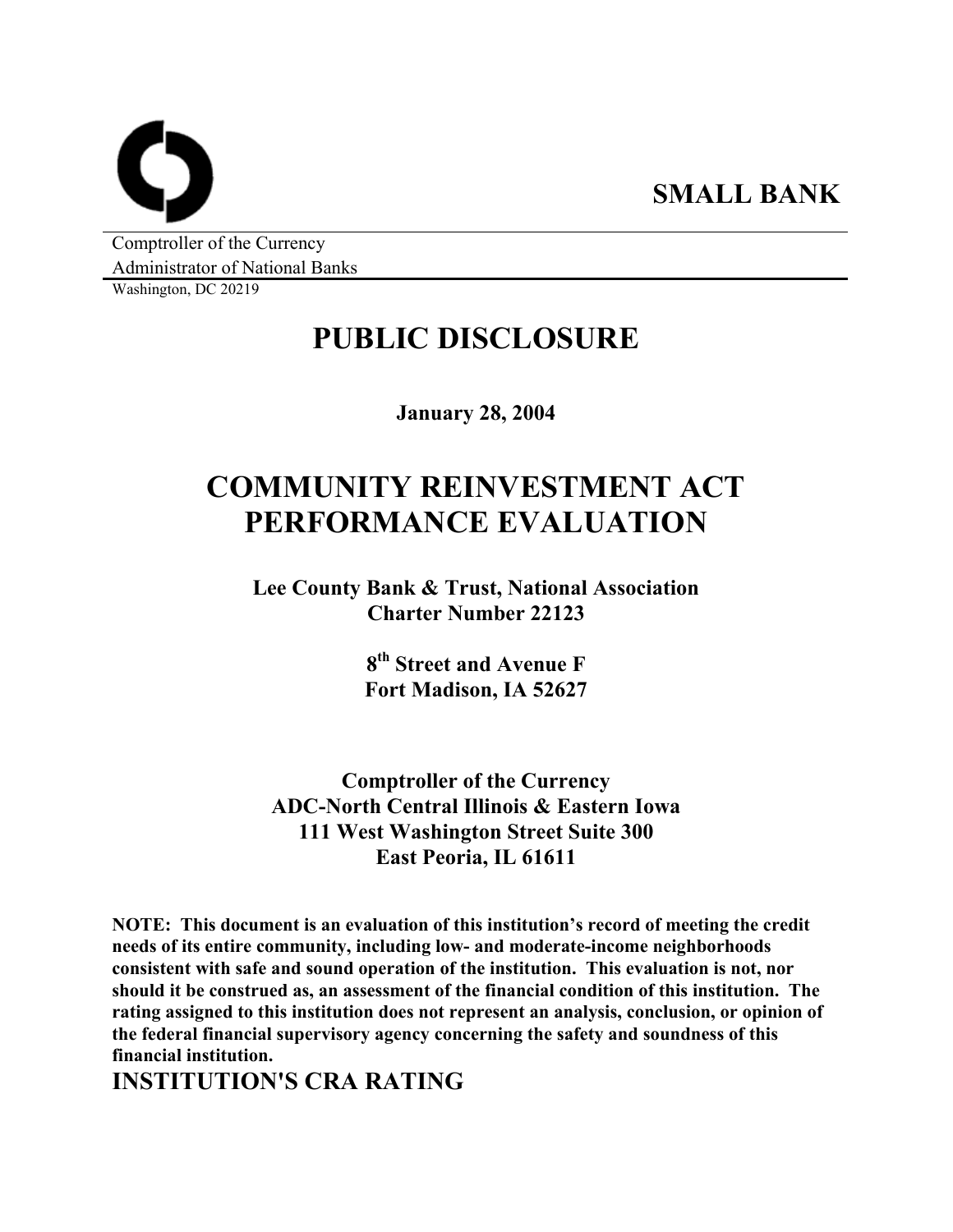#### **This institution is rated "Satisfactory".**

- The bank's record of lending to borrowers of different income levels, including low- and moderate-income individuals, is reasonable.
- The number and dollar volume of loans originated to small farms and small business within the Assessment Area satisfactorily demonstrate the bank's commitment to the community.

### **DESCRIPTION OF INSTITUTION**

- Lee County Bank and Trust, N.A. (LCBT) is located in Ft. Madison, Iowa, approximately 20 miles south of Burlington, Iowa, on the Mississippi River The main bank and drive-up facility are located in downtown Ft. Madison. The bank has branches in Ft. Madison and West Point, Iowa.
- The bank's asset size is \$115 million.
- The bank is 98 percent owned by Lee Capital Corporation, a one-bank holding company. It has no affiliates.
- There has been no merger or acquisition activity that affected the scope of the bank's operations during the evaluation period.
- Other:
	- Loans represent 78 percent of total assets.
	- The bank has no foreign deposits.
	- The loan portfolio consists of the following types of loans, consistent with the bank's strategy:

| <b>Residential Real Estate</b> | 46%   |
|--------------------------------|-------|
| Commercial Credit              | 10%   |
| Consumer Credit                | 3%    |
| <b>Commercial Real Estate</b>  | 33%   |
| <b>Agricultural Production</b> | $4\%$ |
| Farmland                       | $4\%$ |
|                                | 100%  |

*Source: Bank Call Report Data*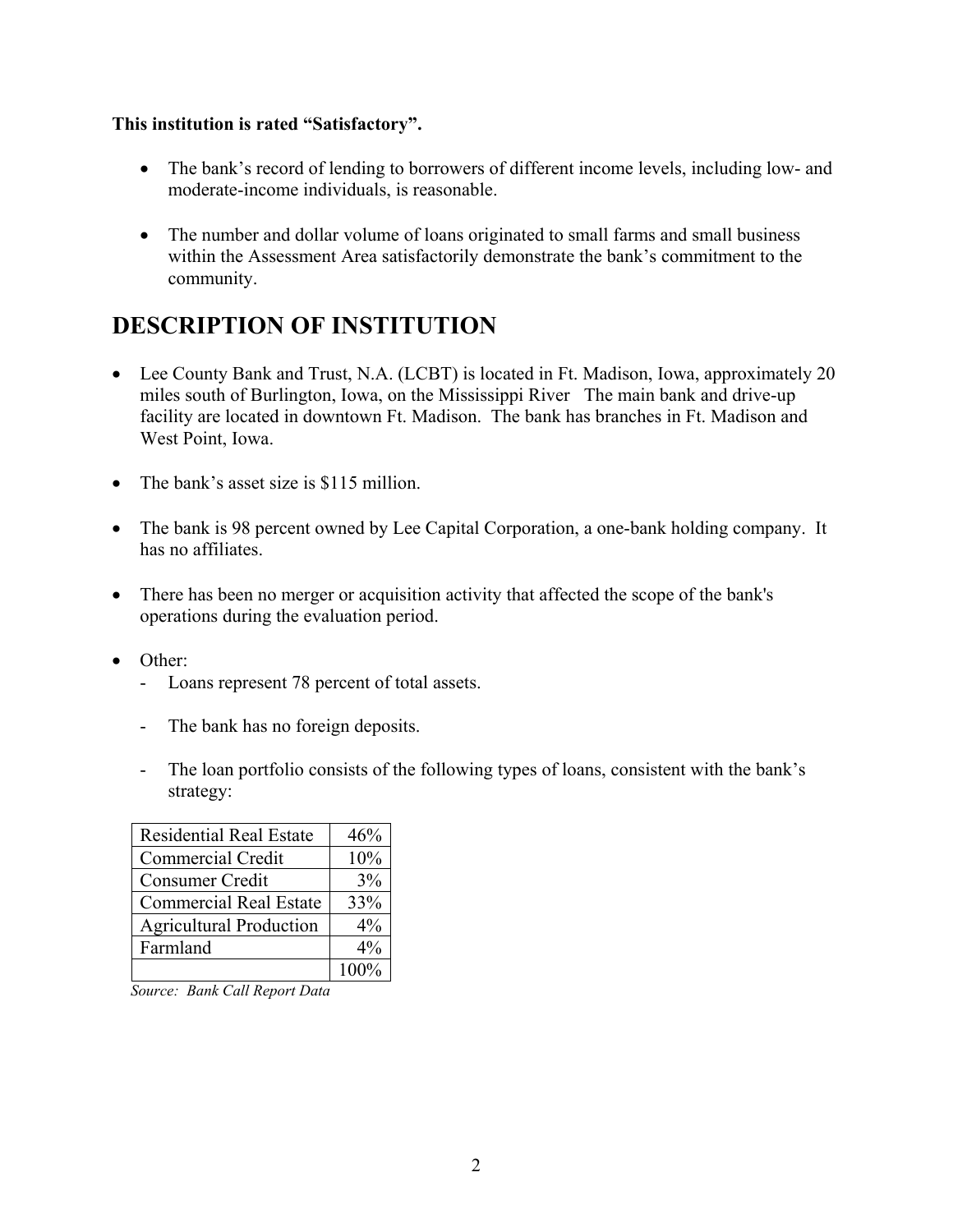- LCBT offers a full range of services, including; commercial, agricultural and consumer loans, asset management and deposit products, including all traditional products of a fullservice bank.
- There are no legal, financial or other factors impeding the bank's ability to help meet the credit needs in its Assessment Area (AA).
- The date of the last CRA examination was September 7, 1999, and its rating was "Satisfactory".

### **DESCRIPTION OF LCBT ASSESSMENT AREA**

• The bank's Assessment Area (AA) includes the following Block Numbering Areas (BNAs) in Lee County, Iowa:

Moderate-Income – 9902, 9908, 9910

Middle-Income – 9901, 9903, 9904, 9905, 9906, 9907, 9909, 9911

There are no Lower- or Upper-Income BNAs in the AA.

- According to 2000 Census data, the population of the AA is 38,052. The 2003 non-Metropolitan Statistical Area (MSA) statewide median family income for Iowa is \$50,800. Potential borrowers earning less than 50 percent of the non-MSA statewide median family income are designated as low-income; those earning 51-80 percent are moderate-income; those earning 81-120 percent are middle-income and those earning more than 120 percent are upper-income. Within the AA, 17 percent of families are low-income; 20 percent are moderate income; 26 percent are middle-income, and 37 percent are upper-income.
- There are 16,612 housing units in the AA, of which 69 percent are owner-occupied, 22 percent are rentals and nine percent are vacant. The median age of homes in the AA is 50 years, while the median housing price is \$59,856.
- Economic conditions in the AA are stable. Local employers include the Iowa State Penitentiary, Armour Dial Corporation, E.I. Dupont and Fort Madison Community Hospital. There is significant competition from other financial institutions in the area. Unemployment is moderate at seven percent.
- The AA meets the requirements of the regulation.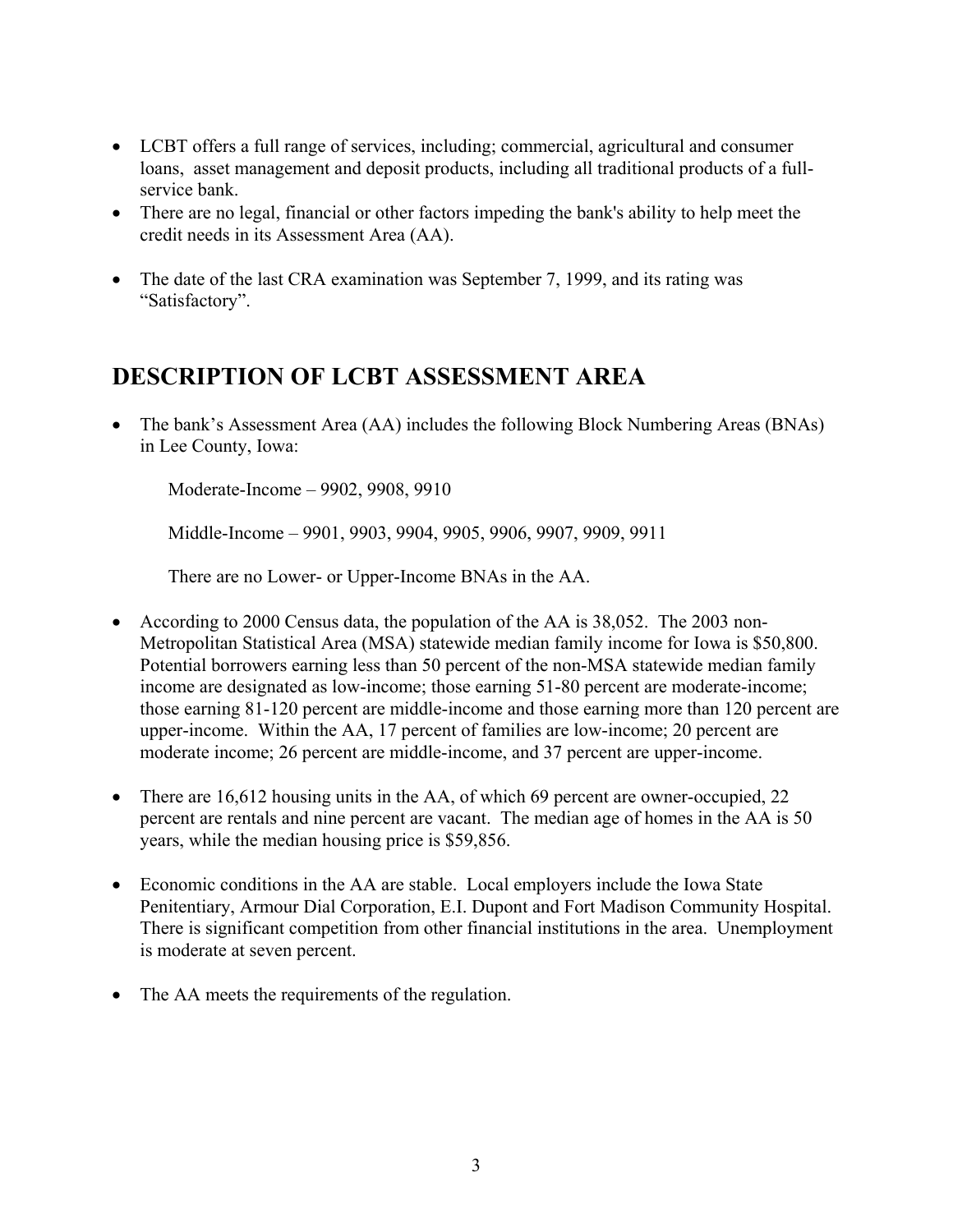## **CONCLUSIONS ABOUT PERFORMANCE CRITERIA**

#### **Loan-to-Deposit Ratio**

- The loan-to-deposit ratio is reasonable, and meets the standard for satisfactory performance.
- LCBT's loan-to-deposit ratio at 115 percent compares favorably to similarly situated banks in the peer group, placing LCBT in the  $99<sup>th</sup>$  percentile.
- Over the past five years, the bank's quarterly average loan-to-deposit ratio has ranged from 107 percent to 121 percent.

#### **Lending in Assessment Area**

• A majority of the loans, by dollar volume and number, are to borrowers within the bank's AA. This meets the standard for satisfactory performance.

| <b>Lending in Lee County Assessment Area</b> |                 |               |                 |               |       |                       |               |            |               |             |
|----------------------------------------------|-----------------|---------------|-----------------|---------------|-------|-----------------------|---------------|------------|---------------|-------------|
|                                              | Number of Loans |               |                 |               |       | Dollars of Loans      |               |            |               |             |
|                                              | Inside          |               |                 | Outside       | Total | Inside                |               | Outside    |               | Total \$    |
| Loan Type                                    |                 |               |                 |               |       |                       |               |            |               |             |
|                                              | #               | $\frac{0}{0}$ | #               | $\frac{0}{0}$ |       | \$                    | $\frac{0}{0}$ | \$         | $\frac{0}{0}$ |             |
| Commercial                                   | 1561            | 78%           |                 | 43 22%        | 199   | 15,806,613            | 90%           | 1,750,383  | 10%           | 17,556,996  |
| Ag Production                                | 64              | 100%          | $\Omega$        | 0%            | 64    | 3,573,103             | 100%          | 0          | $0\%$         | 3,573,103   |
| <b>Residential Purchase</b>                  | 142             | 87%           | 22 <sub>1</sub> | 13%           | 164   | 7,457,768             | 84%           | 1,385,425  | 16%           | 8,843,193   |
| <b>Residential Refinance</b>                 | 455             | 78%           |                 | 130 22%       | 585   | 26,956,366            | 83%           | 5,534,296  | 17%           | 32,490,662  |
| Home Improvement                             | 108             | 82%           | 24              | 18%           | 132   | 4,139,729             | 82%           | 893,450    | 3%            | 5,033,179   |
| Consumer                                     | 733             | 83%           | 153             | 17%           | 886   | 9,947,191             | 81%           | 2,283,828  | 19%           | 12,231,019  |
| Comm'l R/E                                   | 226             | 82%           | 48              | 18%           | 274   | 35,049,937            | 71%           | 14,545,143 | 55%           | 49,595,080  |
| Farmland                                     | 12              | 63%           |                 | 7 37%         | 19    | 1,193,845             | 59%           | 819,425    | 41%           | 2,013,270   |
| Totals                                       | 1,896           | 82%           | 427             |               |       | 18% 2,323 104,124,552 | 79%           | 27,211,950 | 21%           | 131,336,502 |

*Source: Bank MIS.* 

#### **Lending to Borrowers of Different Incomes and to Businesses of Different Sizes**

- The bank's performance under this criterion meets the standard for satisfactory performance. In addition to providing real estate financing for low- and moderate-income individuals, the bank originates small dollar personal loans.
- Of real estate-secured loans originated in 2003, 28 percent were for \$25,000 or less; 34 percent were between \$25-50,000; 18 percent were between \$50-75,000, seven percent were between \$75-100,000, and 13 percent were greater than \$100,000.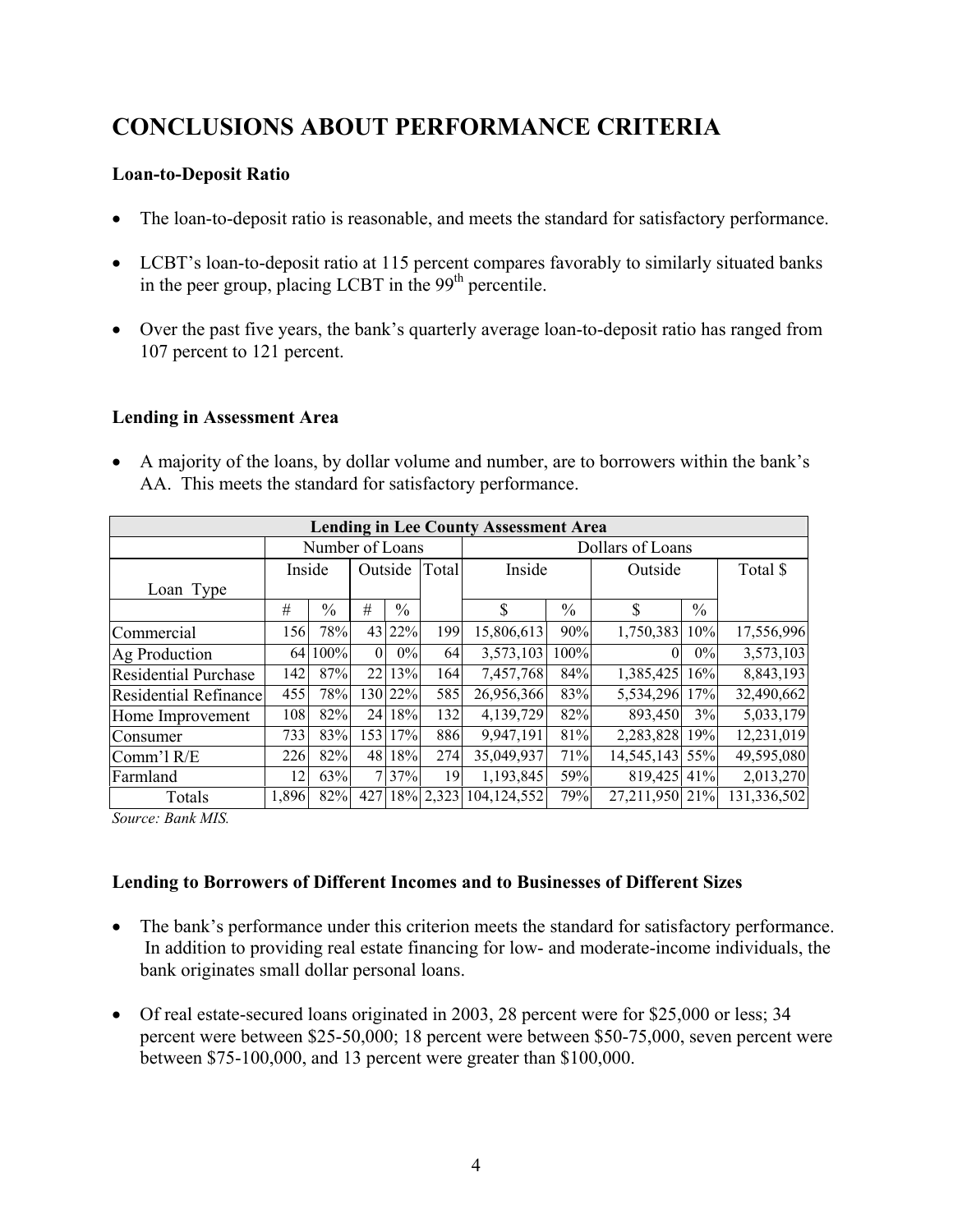• To determine how the bank's lending relates to the income levels of families within the AA, we sampled 25 loans made in 2002.

| Distribution of Residential Real Estate Loans in Lee County AA |        |                   |          |            |        |           |        |                   |
|----------------------------------------------------------------|--------|-------------------|----------|------------|--------|-----------|--------|-------------------|
| Borrower                                                       | Low    |                   | Moderate |            | Middle |           | Upper  |                   |
| Income Level                                                   |        |                   |          |            |        |           |        |                   |
| Loan Type                                                      | % of   | % of AA           | $\%$ of  | $\%$ of AA | $%$ of | $%$ of AA | $%$ of | % of AA           |
|                                                                | Number | Families   Number |          | Families   | Number | Families  |        | Number   Families |
|                                                                |        |                   |          |            |        |           |        |                   |
| <b>First Mortgage</b>                                          | 0%     | 17%               | 24%      | 20%        | 48%    | 26%       | 28%    | 37%               |
|                                                                |        |                   |          |            |        |           |        |                   |

 *Source: Bank MIS, U.S. Census data.* 

We used loan size as a proxy to demonstrate the bank's effectiveness in meeting the credit needs of small businesses and small farms. LCBT originates commercial and agricultural loans for working capital, equipment and inventory; FSA and other government guaranteed loans for agricultural production, and loans on commercial and farm real estate.

| Distribution of Loans to Businesses by Loan Size in Lee County Assessment Area |           |            |              |                                    |  |  |  |  |
|--------------------------------------------------------------------------------|-----------|------------|--------------|------------------------------------|--|--|--|--|
| Loan Size                                                                      | Number of | Percent of |              | Dollar Volume of Percent of Dollar |  |  |  |  |
| (000's)                                                                        | Loans     | Number     | Loans        | Volume                             |  |  |  |  |
| $$0 - $24,999$                                                                 | 101       | 55%        | \$720,926    | $5\%$                              |  |  |  |  |
| \$25,000 - \$49,999                                                            | 19        | 11%        | \$677,650    | 4%                                 |  |  |  |  |
| \$50,000 - \$99,999                                                            | 19        | 11%        | \$1,504,014  | 10%                                |  |  |  |  |
| \$100,000-\$499,999                                                            | 34        | 19%        | \$7,508,719  | 47%                                |  |  |  |  |
| $$500,000$ and more                                                            |           | 4%         | \$5,425,000  | 34%                                |  |  |  |  |
| Total                                                                          | 180       | 100%       | \$15,836,309 | 100%                               |  |  |  |  |

*Source: Bank MIS.* 

| Distribution of Loans to Farms by Loan Size in Lee County Assessment Area |           |            |                                    |        |  |  |  |  |
|---------------------------------------------------------------------------|-----------|------------|------------------------------------|--------|--|--|--|--|
| Loan Size                                                                 | Number of | Percent of | Dollar Volume of Percent of Dollar |        |  |  |  |  |
| (000's)                                                                   | Loans     | Number     |                                    | Volume |  |  |  |  |
| $$0 - $25,000$                                                            | 47        | 59%        | \$322,789                          | 9%     |  |  |  |  |
| $$25,001 - $50,000$                                                       | 15        | 19%        | \$509,208                          | 14%    |  |  |  |  |
| $$50,001 - $100,000$                                                      |           | 10%        | \$571,106                          | 16%    |  |  |  |  |
| $$100,001 - $500,000$                                                     |           | 8%         | \$1,100,000                        | 31%    |  |  |  |  |
| More than \$500,000                                                       |           | 4%         | \$1,070,000                        | 30%    |  |  |  |  |
| Total                                                                     | 79        | 100%       | \$3,573,103                        | 100%   |  |  |  |  |

*Source: Bank MIS* 

Some 98 percent of the farms and 81 percent of the businesses in Lee County have revenues of less than \$1 million.